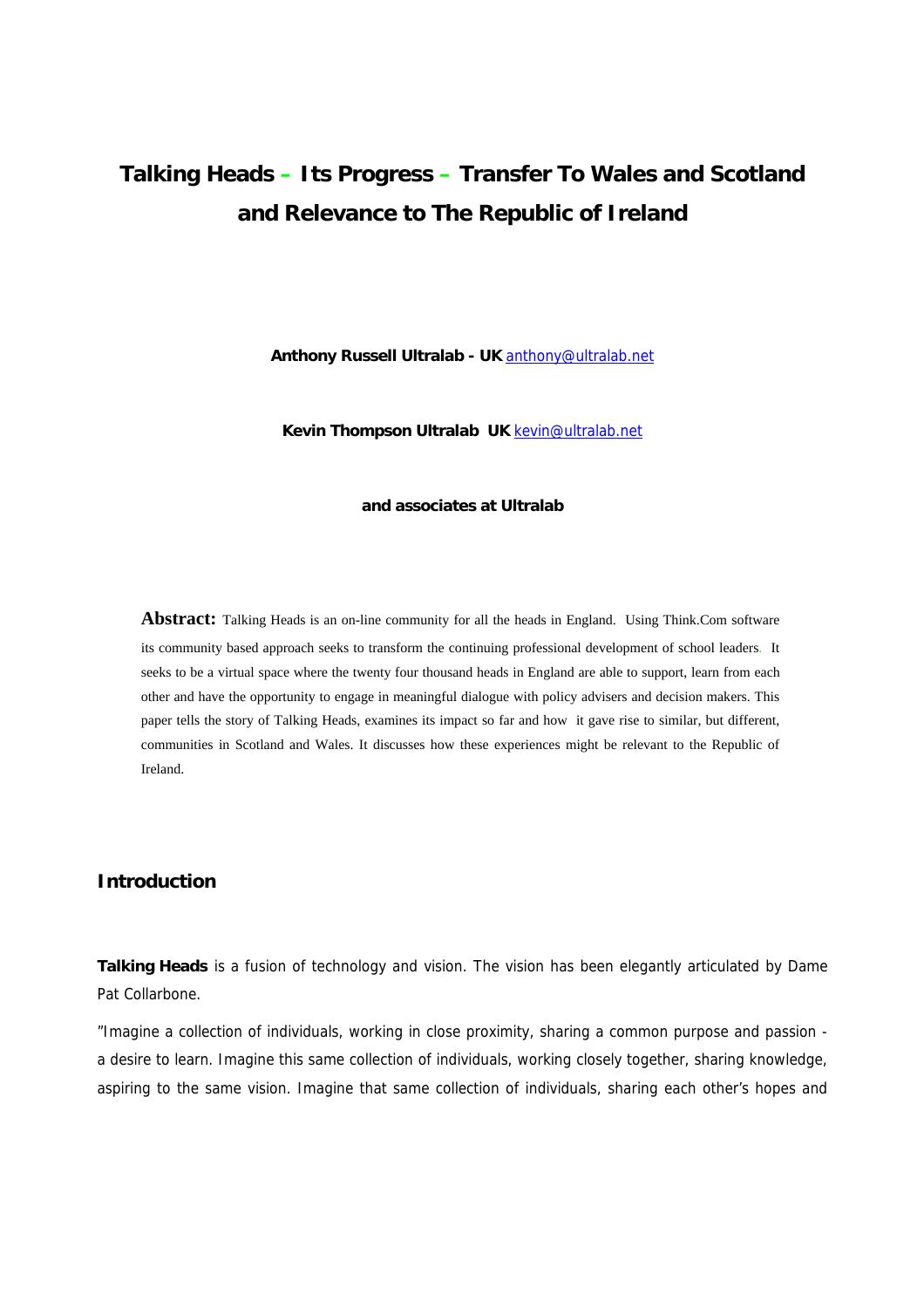*fears, empathising emotionally, unleashing the power of their collective intelligences. This is a learning community*." (Collarbone, 2000) Add to this a technology - Think.Com - that is capable of allowing heads in Stoke to support, and advise a head in the Isle of Dogs London who is experiencing a career threatening incident and you have the essence of Talking Heads. It seeks to be a virtual network of communities where the 24.000 heads in England will be able to support, learn from each other and have the opportunity to engage in meaningful dialogue with policy advisers and decision-makers. In terms of virtual communities Talking Heads is a major, innovative step forward. In terms of virtual communities for professionals, especially school leaders, it seeks to be a revolution.

In 1994, eight short years ago, Howard Rheingold was enjoying participating in virtual communities and pondering on the future of the WWW. He saw it as having the potential to, *"bring enormous leverage to ordinary citizens."* But he also feared for its future, *'The odds are that always good that big power and big money will find a way to control access to virtual communities".* (Rheingold,1994) These were the "Wild West" days of the virtual world but Rheingold warned that they could rapidly come to an end.

*"The Net is out of control in fundamental ways but it may not stay that way for long."* (Rheingold, 1994) In those days virtual communities, like those early settlements on the American Prairies, were simple. They emerged from the virtual environment to meet the social needs and wants of the early on-line pioneers. *"Virtual communities are social aggregations that emerge from the Net when enough people carry on those public discussions long enough, with sufficient human feeling, to form webs of personal relationships in cyberspace." (Rheingold, 1994)*

Today the WWW still has democratic outposts but the control of access, by those with money and power, forecast by Rhiengold, is coming to pass and virtual communities are much more varied and complex. Gattiker records virtual community as a term, "that has been mentioned extensively in the business world and by marketing experts." (Gattiker, 2001) Today virtual communities do not always happen spontaneously (White 2001). Indeed there is a growing body of literature offering advice on how to setup and sustain a successful on-line community for a variety of purposes. For example Kim (2000) identified nine design strategies and three basic principles that she considers common to building any successful on-line community. She suggested that the community builder design for growth and change, create and maintain feedback loops and empower your members over time. Talking Heads did not develop spontaneously and these basic principles are relevant to its the development.

At the same time communications software is developing rapidly. For example in March of this year the Project Harmony Domestic Violence On-line Conference brought together domestic violence professionals working in the countries of the old Soviet Union with experts in the USA. (http://www.fullcirc.com/community/phdvconferencereportfull.htm **)** The conference was asynchronous and hosted on a web-based software platform called Webcrossing, which was designed in such a way as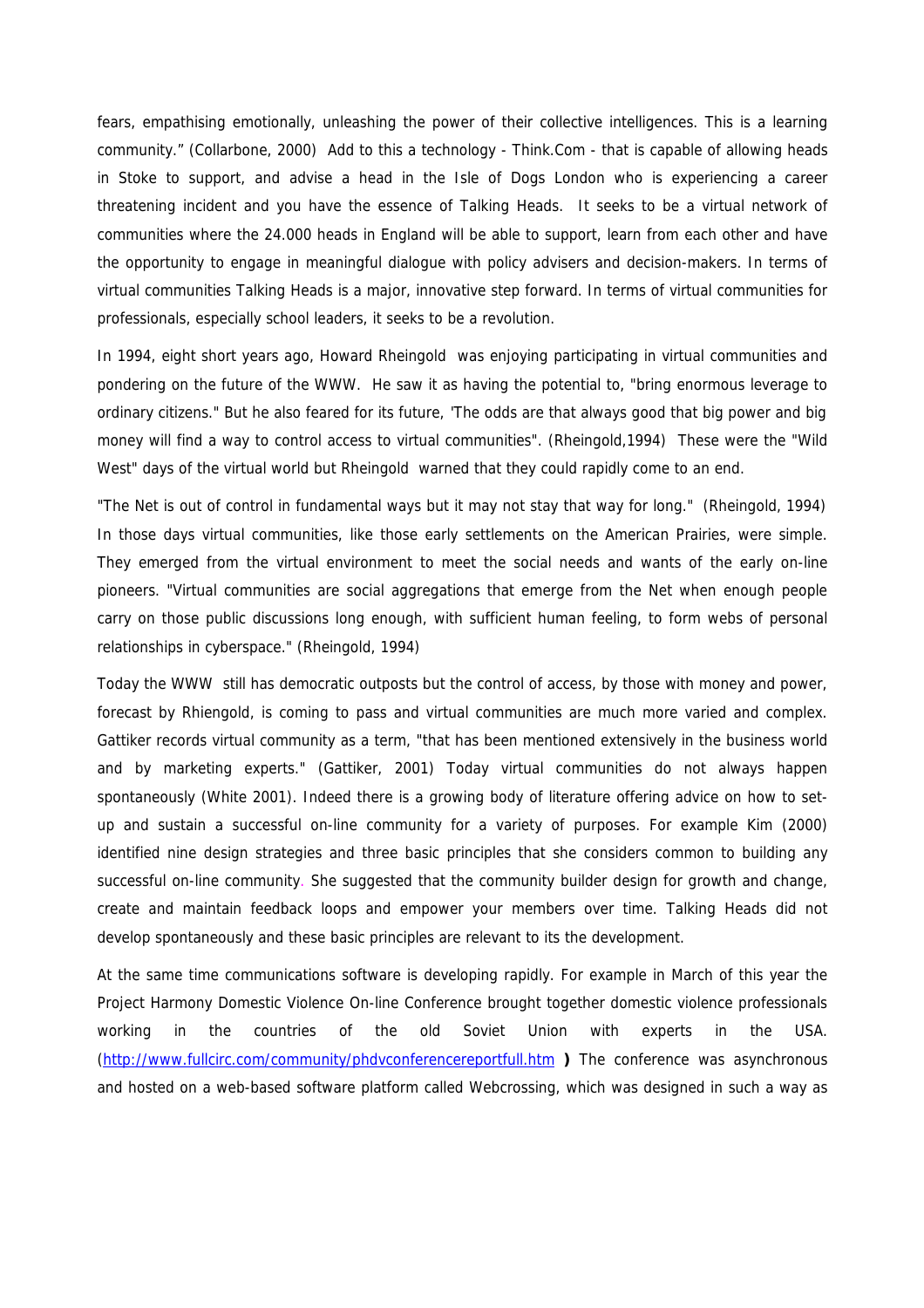to allow participants the opportunity to communicate ideas, hold discussions, exchange professional. documents, meet one another and participate in a question and answer panel all in one on-line space. This project fits Gatticker's definition of a virtual community.

*"A virtual community is based on virtual reality, that is, it is usually an artificial social construct whereby people with similar interests (e.g. growing a rose garden) meet and exchange ideas, messages, and communicate (e.g., pictures, sound, video files)"* (Gattiker, 2001). Thus as we exploit the potential of the WWW, and new software makes more possible more easily, then imaginative, innovative people can create and use space on the Net to erase, " boundaries created by time and distance, and make it dramatically easier for people to maintain connections, deepen relationships and meet like minded souls …" (Kim, 2000) Within Talking Heads these likeminded souls are school leaders.

Since the advent of the new digital technologies there have been no shortage of predictions as to how it they will change our lives. We can already see the effects of "dematerialisation" Mitchell (2000) where big physical things are replaced by miniaturised equivalents. For example the bank, with its labour and heating costs is being replaced by the bank machine. Mitchel (2000) refers to the "weightless economy." He further talks about "demobilisation" where we "wholly or partially substitute telecommunications for travel." He foresees digital communications. "remaking the traditional rhythms of daily life." If this is the case then not only should schools be equipping their pupils to live fulfilling lives in a transformed world they should also be embracing and adapting digital technology so that it becomes the means to that end and not a threat to be kept at arms length for as long as possible. Mitchel (2000) warns that, "Like their pipe-and-wire predecessors, however, digital telecommunications networks will not create entirely new urban patterns from the ground up; they will begin by morphing existing ones." Within schools computers are often seen as substitutes for or additions to traditional practice rather than something revolutionary. Stephen Heppell warned,

*"It is thus very tempting indeed to allow computers to become learning productivity tools: tools that test, that deliver content without eliciting contribution, that drill pupils up to speed, that allow four times the number of homework tasks to be completed and that cram yet more into both the school day and the children's heads, very much the teaching machine of Huxley's Brave New World - uniform, quantifiable, controlling and predictable* " (Heppell, 2000)

The vision of Talking Heads is therefore not about a bolt-on to the daily routine of a headteacher's practice. It seeks to remake the daily rhythms of professional life and to transform that practice. How far has it succeeded? As it transfers to Scotland and Wales how relevant might that experience be for the ROI? These are the questions this paper addresses.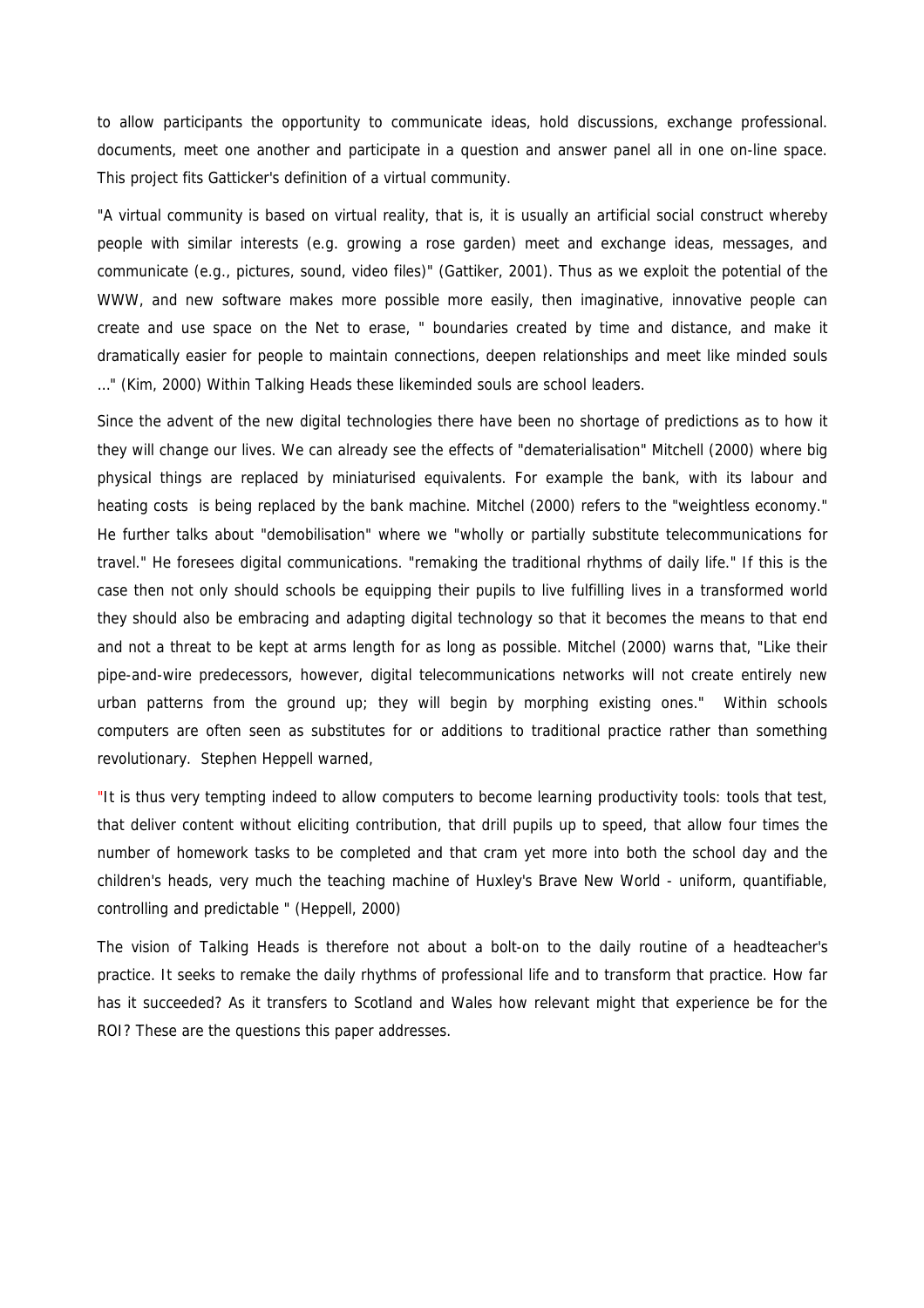# **Background**

Talking Heads began as pilot involving the 1200 English teachers who were appointed to their first headship from January 1999 to December 1999. They were each provided with a laptop as an incentive to participate. There was also a commitment from each head to log in three times a week for at least 20 minutes.

Ultralab with a history of researching and developing on-line community management projects received the contract to develop Talking Heads from the DfEE. Based at Anglia Poytechnic University, Ultralab had a good record developing on-line communities for professionals. For example the SMILE project, (http://www.smile.anglia.ac.uk) an Online Community for Engineers and the Online Learning Network (OLN) (http://online.learning.net.uk/) an Online Community for Learning Professionals.

In January 2000 a project manager and 12.5 facilitators were appointed for Talking Heads. These were from an established team of advisory teachers who had previously worked on the Tesco Schoolnet 2000 project that sought to give every child of school age in the UK the chance to create a webpage to mark the millennium. Ultralab were major partners in TSN. After the Talking Heads Pilot was deemed a 'success' the team was expanded to 22.5 and the pilot was absorbed into the development of the new National College of School Leadership.

The impetus for both Talking Heads and the National College of School Leadership came from a UK government publication, " National College for School Leadership - A Prospectus", (DfEE, 1999). Within this document, the Prime Minister, the Rt. Hon Tony Blair, MP, stated that one of the fundamental reasons for establishing such an institution was to provide school leaders with "*the chance to share their experience of what works* "; and " *the opportunity to learn from the best in leadership*". The Prime Minister acknowledged the isolation of school heads, and the need therefore to build a national network of school leaders across the UK. The NCSL Prospectus gives clear recognition to the fact that the establishment of a physical college alone would not in itself be sufficient to meet this need. As well as a physical presence in Nottingham there would be a virtual college for the 24000 heads in England's schools:-

 "*The major part of the college's operations must be available on-line as a virtual college…… ……….It will establish new networks within the profession, including problem-solving groups of heads across the country, discussion groups on priority issues, on-line master classes, and access to the most up-to-date and research evidence*. " (DfEE, 1999)

In addition to the NCSL website (www.ncsl.org.uk) Talking Heads was to help deliver these aims. Obviously if the virtual college was to be truly national then ease of access anywhere in the land was vital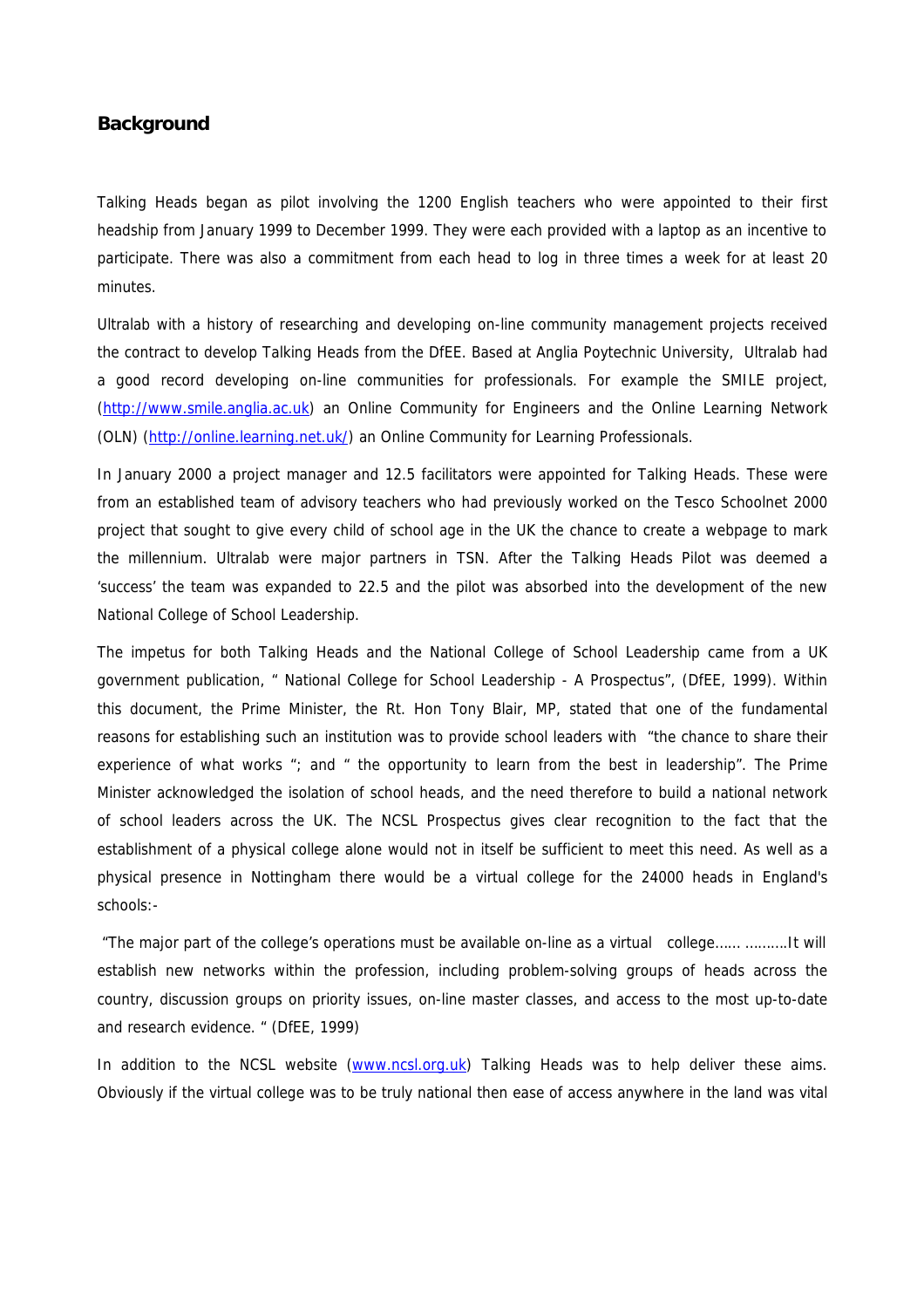and therefore Talking Heads uses on-line "thin client" Think.Com software. Access to Talking Heads is via a web-based URL, and is password protected, with full access being restricted to registered headteachers and facilitators. Ultralab led the design of Think.com in partnership with Oracle who programmed it, implemented it and sustain it but Oracle had intended the software for use by children (Gattiker, 2001) so SODIUM, a design team at Ultralab, adapted it's appearance for use with the adults in Talking Heads.

Think's asynchronous software provides a range of on-line tools that allow the heads and their guests to communicate in a variety of ways. For example guests or a head may sit in a hotseat, where they can engage in dialogue with heads. Guests have included educational thinkers, policy makers and even the Chief Inspector of schools. The asynchronous nature of the tools helps ensure reasoned thought and reflection. It means all can participate in their own time.

The debate and conversation tools allow thoughtful communication whilst the brainstorm tool enables anonymous contributions to be made. This tool is useful when dealing with contentious issues and is the only anonymous tool in the suite available.

There are also tools that allow audio, video and text files to be uploaded. Heads can share policies, jokes and even photographs of both personal and professional interest. These help build a feeling of community.

The system also offers web based email and "stickies". These are an electronic version of the post-it note we leave on each other's desks.

The pilot ended in September 2000 and by January 2001 the fledging National College of School Leadership was finding its feet. Also In January 2001 Ultralab, initially in partnership with DfES and then with the National College of School Leadership, built a unique on-line community for those aspiring school leaders to pass through the National Professional Qualification for Headship (NPQH). To meet the needs of professional study at this level Ultralab developed a system of online learning journals, professional debate forums and a Hotseat discussion strategy. Although separate Talking Heads and Virtual Heads share some communities.

At the time of writing there are 5970 members of the Community of Talking Heads and 6728 aspiring Virtual Heads. (These totals includes Ultralab facilitators and other members of the NCSL) One key feature of Talking Heads is the involvement of facilitators.

Schuman (2002) in an editorial for the International Association of Facilitators (IAF) describes group facilitation as "*a superlative task that must address the analytical, the cogniative and the interpersonal, political, emotional and spiritual demands of a situation*."

White (2001) in suggesting that on-line communities need facilitation offers the following advice:" *The core of facilitation and hosting is to serve the community and assist it in reaching its goals or purpose ...*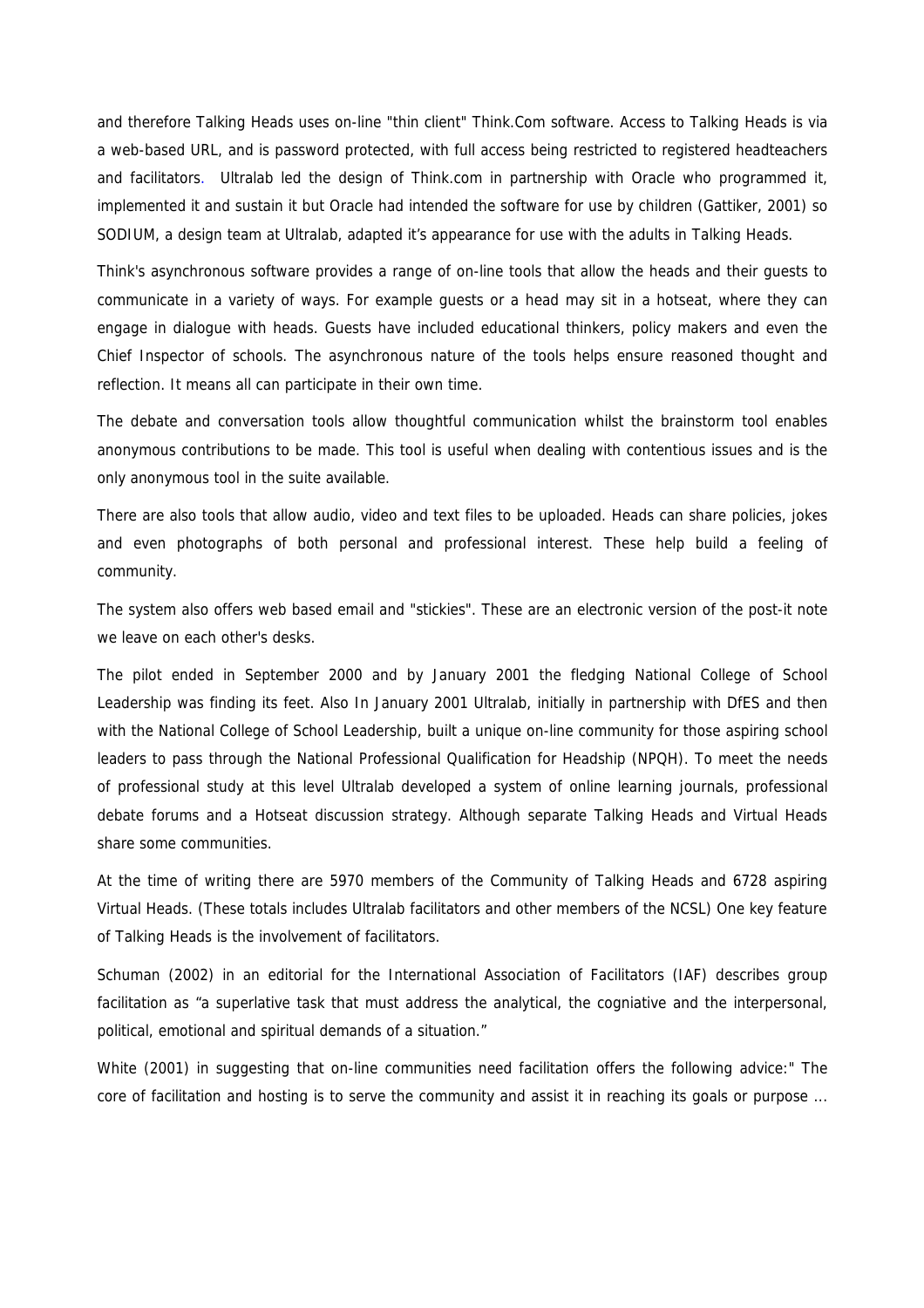*Facilitators and hosts encourage member interaction and participation. But their most important skill is as a genuine, authentic communicator."*

Rheingold (2002) also mentions the various hats a facilitator needs to wear*. "A host is also an exemplar. Good hosts model the behavior they want others to emulate: read carefully and post entertainingly, informatively, and economically, acknowledge other people by name, assume good will, assert trust until convinced otherwise , add knowledge, offer help , be slow to anger, apologize when wrong, politely ask for clarification, exercise patience when your temper flares."*

The Talking Heads facilitation team has to engage in all these roles, endeavouring to keep communities vibrant by informing Heads what is relevant, by starting new communities when required and by pruning out old items. Each head has a named facilitator to advise and support, especially in the initial stages of community membership. This initial period is important. Kim (2000) stated that. "The community builders I have worked with have often found it useful to refer to Maslow's Hierarchy of Needs." (www.ship.edu/ cgboeree/maslow.html) This model in attempting to understand human motivation suggested five levels ranging from the physiological (basic physical needs) to self-actualisation (the ability to develop skills and fulfil one's potential). In an on-line environment Kim recognises the first level as the ability to access and participate in web community. Level Five she saw as the ability to take on a community role that develops skills and opens up new opportunities. In trying to motivate heads and develop community participation facilitators found that a major element of their work was within the first level. Because many heads had difficulty connecting to the web and using the software face to face training sessions have been organised across England, first on the initiative of the facilitators and then by the NCSL. Responsibility for Talking Heads passed from the DfES to the NCSL in August 2001.

Given the close relationship between student and tutor only two facilitators work with Virtual Heads.

Talking Heads and Virtual Heads were a step into the unknown. It was the original facilitation team of 12.5 that created the on-line environment that heads first entered in March 2000. The facilitation team had to be flexible and innovative. They were taking risks, "on the edge of chaos striking a balance between too little and too much structure." (Fullan, 1999)

They were aware that " an organisation's true nature is that of a community of humans" and that, "to regard a company as a living entity is a first step towards increasing its life expectancy." (De Gues, 1997). They were involved in research. They were aware that "You can't mandate what matters" and that, "change is a journey not a blueprint" (Fullan, M. 1993) Given that participation in Talking Heads is a voluntary activity, they have tried to remain open and flexible but change happened fast.

With the setting up of the NCSL, Talking Heads has spawned and become part of a wider network of communities. NCSL in Dialogue is a community facilitated by the National College with members Virtual Heads and other NCSL projects. Talking Heads also have membership of NCSL in Dialogue and here,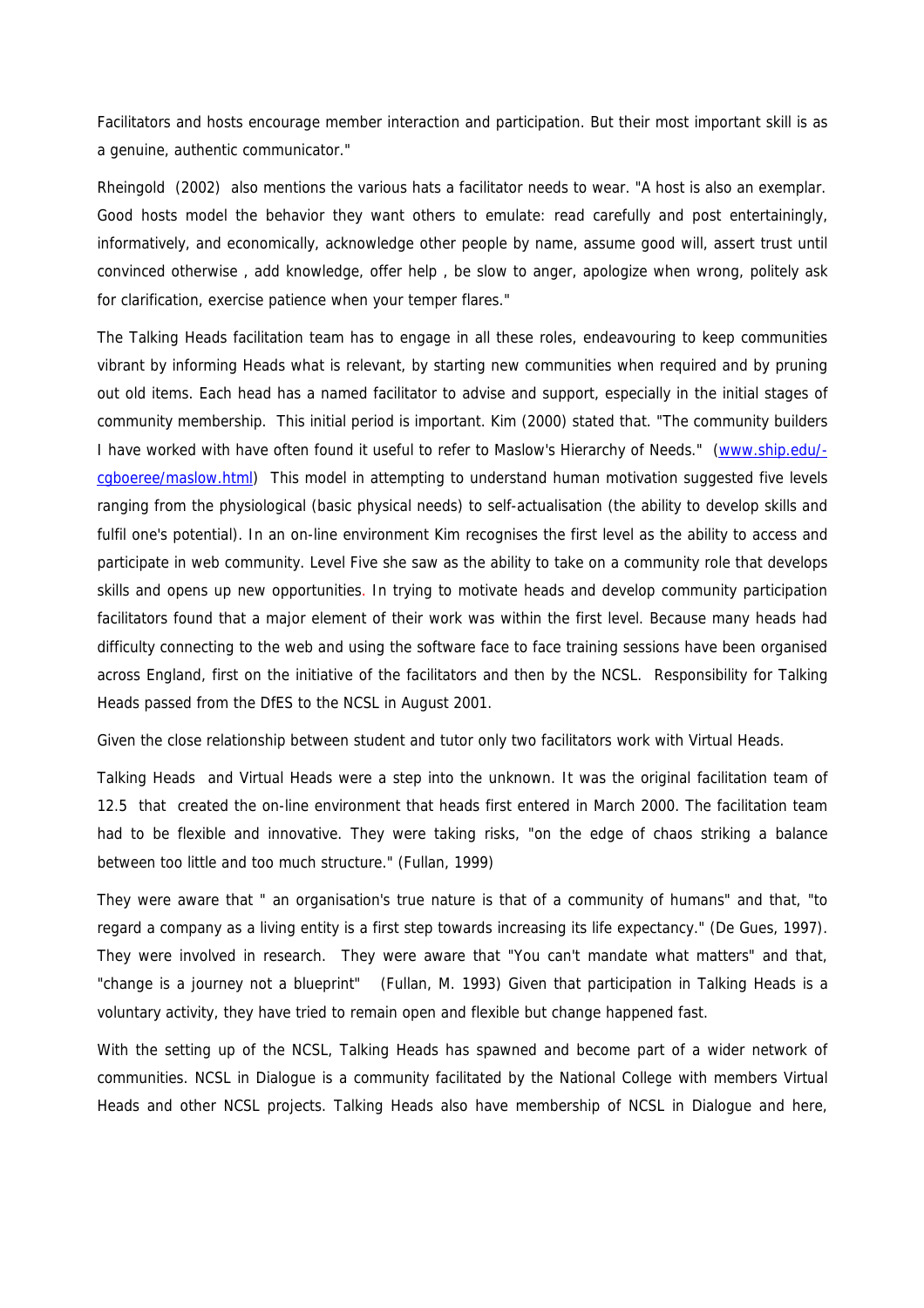through the hotseat they have the opportunity to engage in dialogue with educational thinkers. DfES in Dialogue was also originally part of Talking Heads. It was set up as a separate community within which members of talking Heads could engage senior DfES civil servants, including the Inspectorate, in discussion. During the pilot phase, to ensure the heads confidentiality, DfES staff were denied access to all other communities. Within Talking Heads itself there are four different types of community.

The Community of Talking Heads: This has evolved into a navigation map giving access to all areas of Talking Heads but it also has a serving head hosting a hotseat on a topic or issue of their choice. For example, Creating a Positive School Image. All 5970 Talking Heads are members

Cohort Communities: To keep communications and dialogue manageable the population is divided into three cohorts. Cohort One has 3760 members. It consists of the 1200 pilot heads and those who followed but who weren't given a laptop. Cohort Two has 1935 members none of whom were given any incentive to join. Cohort Three is a new heads welcome community for heads who took up their first post within the last year. They have all been given a laptop, the offer of f2f training and a digital camera. It has 931 members,

Special Interest Communities: These are smaller communities and headteachers ask to join. For example Pupil Behaviour Management has 248 members and the Small Schools Community has 326 members.

Local Working Groups: These are set up in response to interest expressed by heads from particular geographical locations. They tend to have a small membership and to be an on-line extension of an existing cluster. In essence they are a place to set and comment on agendas, discuss local issues and socialise.

# **Research**

How far has Talking Head realised the vision? Of transforming the practice of headteachers? The evidence presented here was collected from:

Oracle's monthly participation figures.

An On-Line questionnaire

A f2f interview with a focus group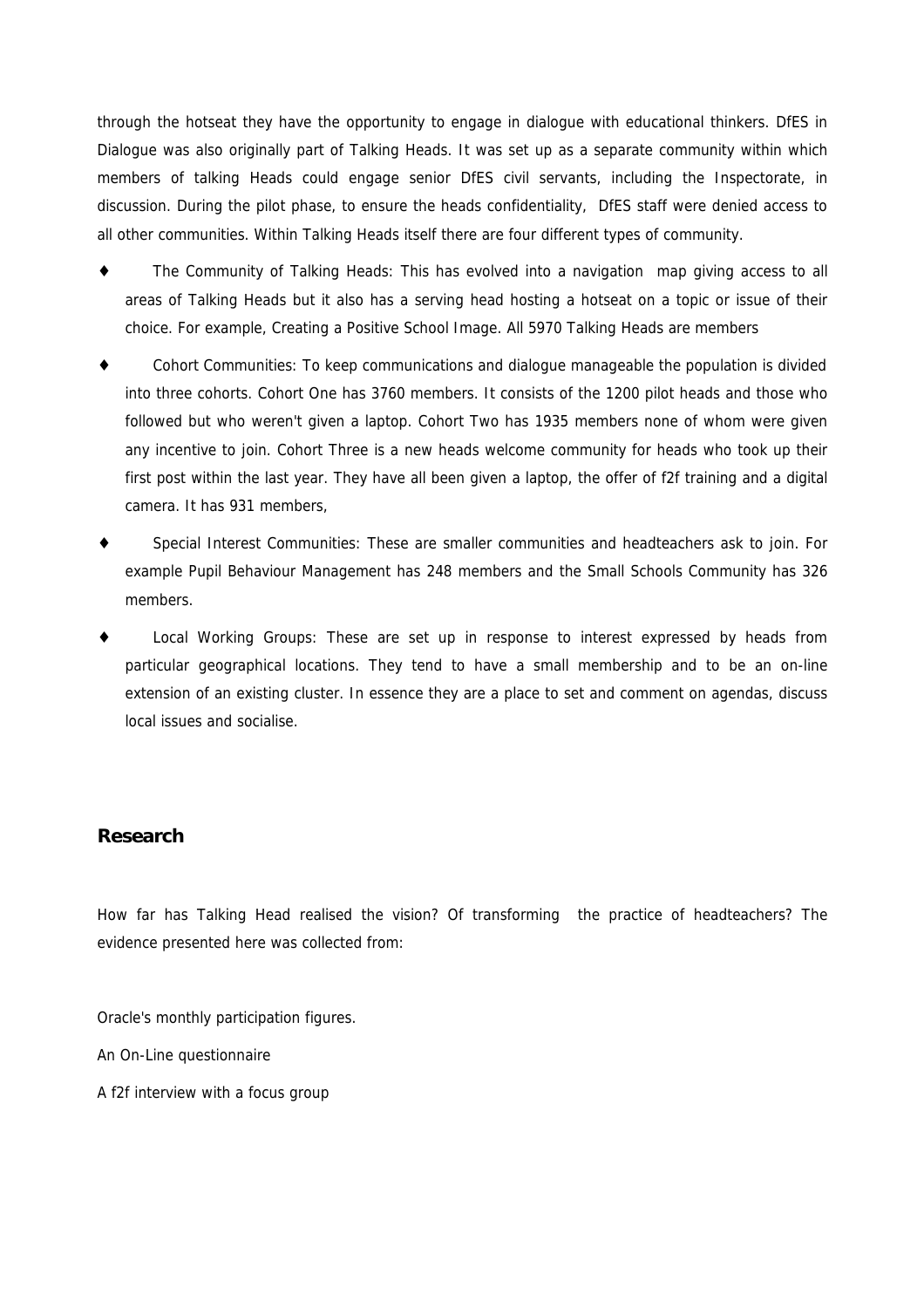An examination of selected communities Interviews with facilitators

A selection of Oracle's participation figures for talking Heads for April is used. The on-line questionnaire was posted in the Autumn of 2001 with the results providing information for other stakeholders like the NCSL. Given that it was on-line some bias in the data is acknowledged. Extracts from a focus group of regular users held at Ultralab on  $26<sup>th</sup>$  Feb 2002 are also included. The extract from the communities were chosen as being typical of the comments made by heads. The interviews with the Scotish and Welsh facilitators were semi-structured and common to both.

#### **Oracle's Monthly Figures for April**

Since the Spring of this year 2002 oracle have made available online information on hits and contributions for all the communities associated with Talking and Virtual Heads. They are detailed and many but the following selection gives a good quantitative idea of the amount of interest shown by heads.

| <b>Community of Talking Heads April 2002</b>                       |        |  |  |  |  |
|--------------------------------------------------------------------|--------|--|--|--|--|
| No. of hits on content                                             | 62,735 |  |  |  |  |
| <b>Total contributions</b>                                         | 1744   |  |  |  |  |
| Ratio: 36:1 http://www.think.com/pls/d1/dir report.display?p id=34 |        |  |  |  |  |

## **Table One**

As has been stated this community has evolved into a portal with one resident hotseat. Given a membership of around 6000, 62,735 hits for one month appears healthy, even allowing for the fact that the same people can visit and contribute over that time. The ratio of 36:1 suggests that some heads are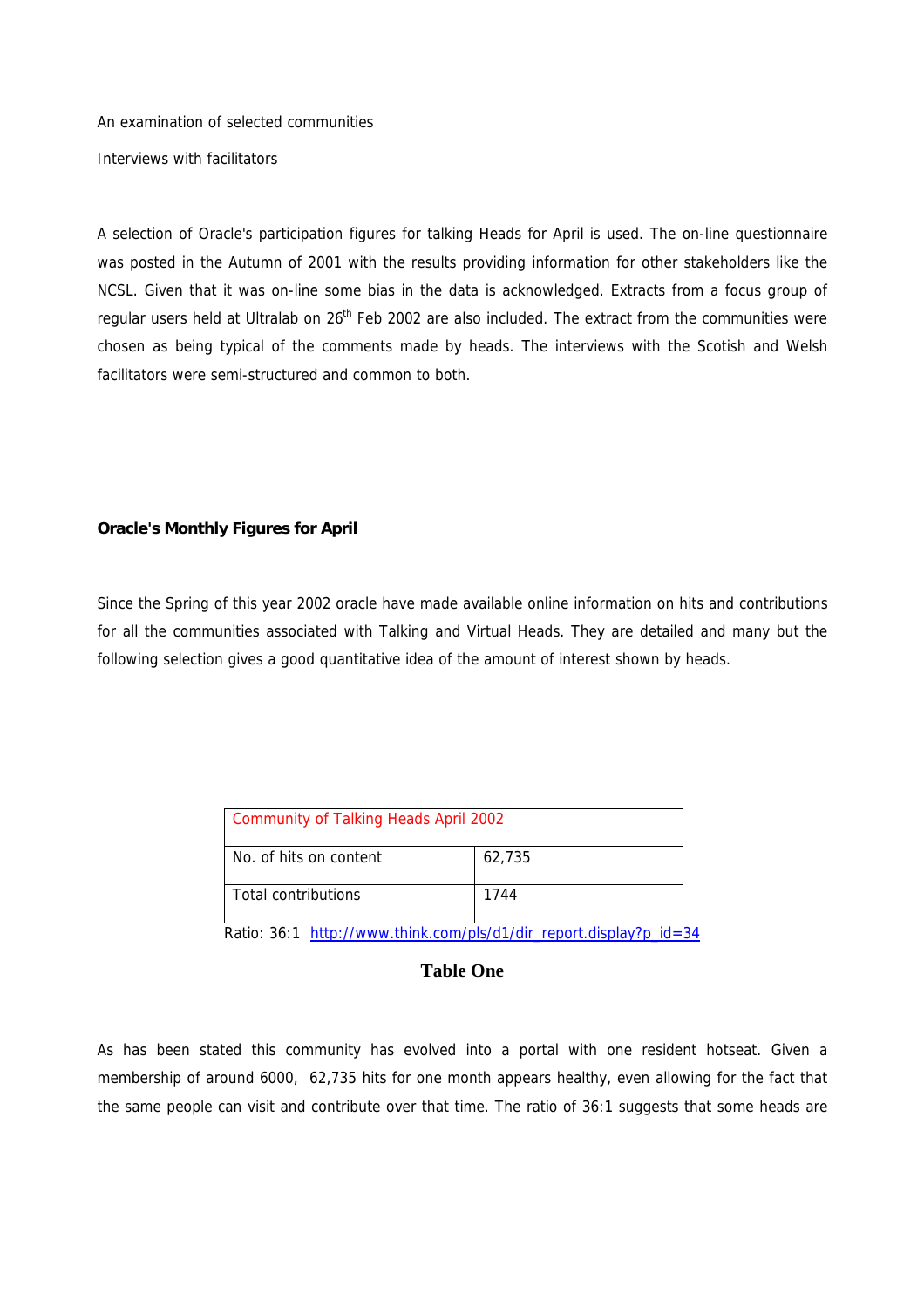going in to read without contributing. However participation is a voluntary activity and whereas one member may contribute as much as he likes, "another may consume without contributing much if anything" (U.E.Gattiker, 2001) The point is that heads are debating and sharing professional experience and ideas. In the real world participants and audience at a play or debate all benefit from the experience.

Members of a focus group consisting of nine heads also shed some light on the ratio.

"Some people lurk because they enjoy lurking not because they cannot cope with the software"

"If you want to contribute you have to get in quick or someone makes the gist of your comment so there is no point in you going in and saying anything"

(Extracts from a Focus Group of regular users held at Ultralab on  $26<sup>th</sup>$  Feb. 2002)

If we look at the figures for the DfES in Dialogue we find the following:

| DfES in Dialogue April 2002 |       |  |  |  |  |  |
|-----------------------------|-------|--|--|--|--|--|
| No. of hits on content      | 13537 |  |  |  |  |  |
| <b>Total contributions</b>  | 315   |  |  |  |  |  |

Ratio: 43:1 http://www.think.com/pls/d1/dir\_report.display?p\_id=39

### **Table Two**

This is a community of contact and dialogue between heads, aspiring heads and the decision makers. The figures show that in one month 315 contributions were recorded in dialogue. Given a total number of over 12000 heads and aspiring heads and over 13537 hits we can assume that a sizeable number of heads were engaged in conversation either as participants or as the audience. In real terms heads at the geographical and educational peripheries have had contact with the decision makers at the core.

An on-line questionnaire provides another view.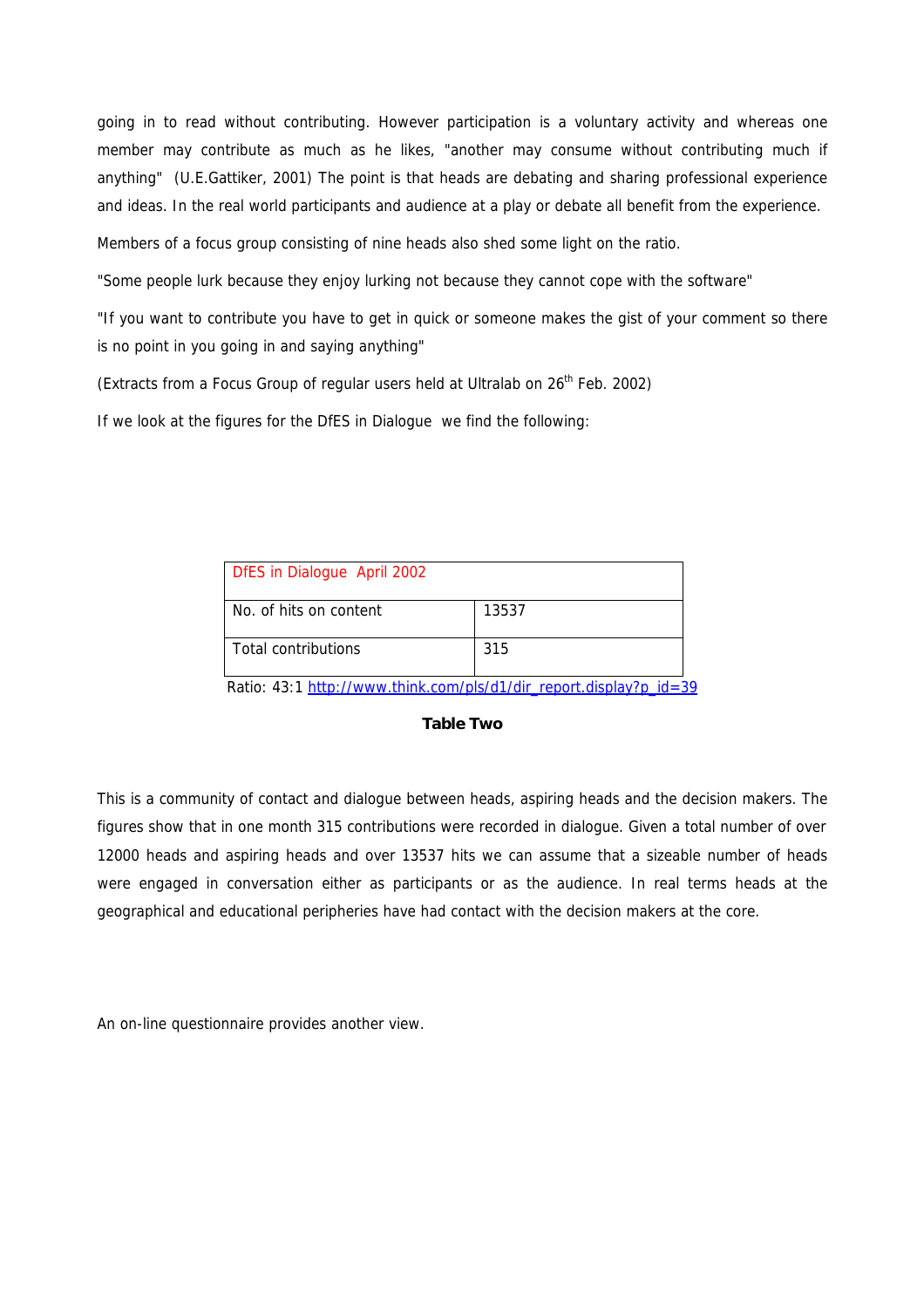A detailed on-line questionnaire was administered in Autumn of 2001, Whilst valuable, it should be stated that the heads who responded were those who already were using the software. There were 163 responses and given the limitations of space in this paper the following data was selected..

| How is                                                          |  | <b>Talking</b>                                        | Heads | <i>increasing</i> | your | effectiveness? |
|-----------------------------------------------------------------|--|-------------------------------------------------------|-------|-------------------|------|----------------|
| <b>Mentions</b>                                                 |  |                                                       |       |                   |      |                |
| "Puts things in perspective"/exposed me to other points of view |  |                                                       |       |                   |      | 24             |
| Provided "information"/"current issues"?"saves time"            |  |                                                       |       |                   |      | 21             |
|                                                                 |  | "Clarification"/"learning "/"reflection"              |       |                   |      | 17             |
|                                                                 |  | Getting and giving "advice"/"help"/"help with change" |       |                   |      | 15             |
|                                                                 |  | Share "ideas"/"views"/"solutions"                     |       |                   |      | 15             |
|                                                                 |  | Share good /current practice/policies/schemes of work |       |                   |      | 15             |

**Table Three**

In response to the question "How is Talking Heads increasing your effectiveness?" 71 (44%) mentioned one or more of the following:

In response to the question is Talking Heads meeting your needs? Of the 156 who answered 54% said yes and 46% said no

In response to the question has participating in Talking Heads reduced your isolation? Of the159 who answered 51% answered yes.

In response to the question whether Talking Heads helped them feel a sense of community of the 158 who answered 52% answered yes. ( Leonie Ramondt, 2001)

This quantitative data, perhaps weakened by the self selective nature of the sample, does not suggest that the hoped for revolution in the daily practice of English heads is upon us but the project is only just over one year old and it is encouraging that a significant percentages of those who responded find participation valuable in a number of ways.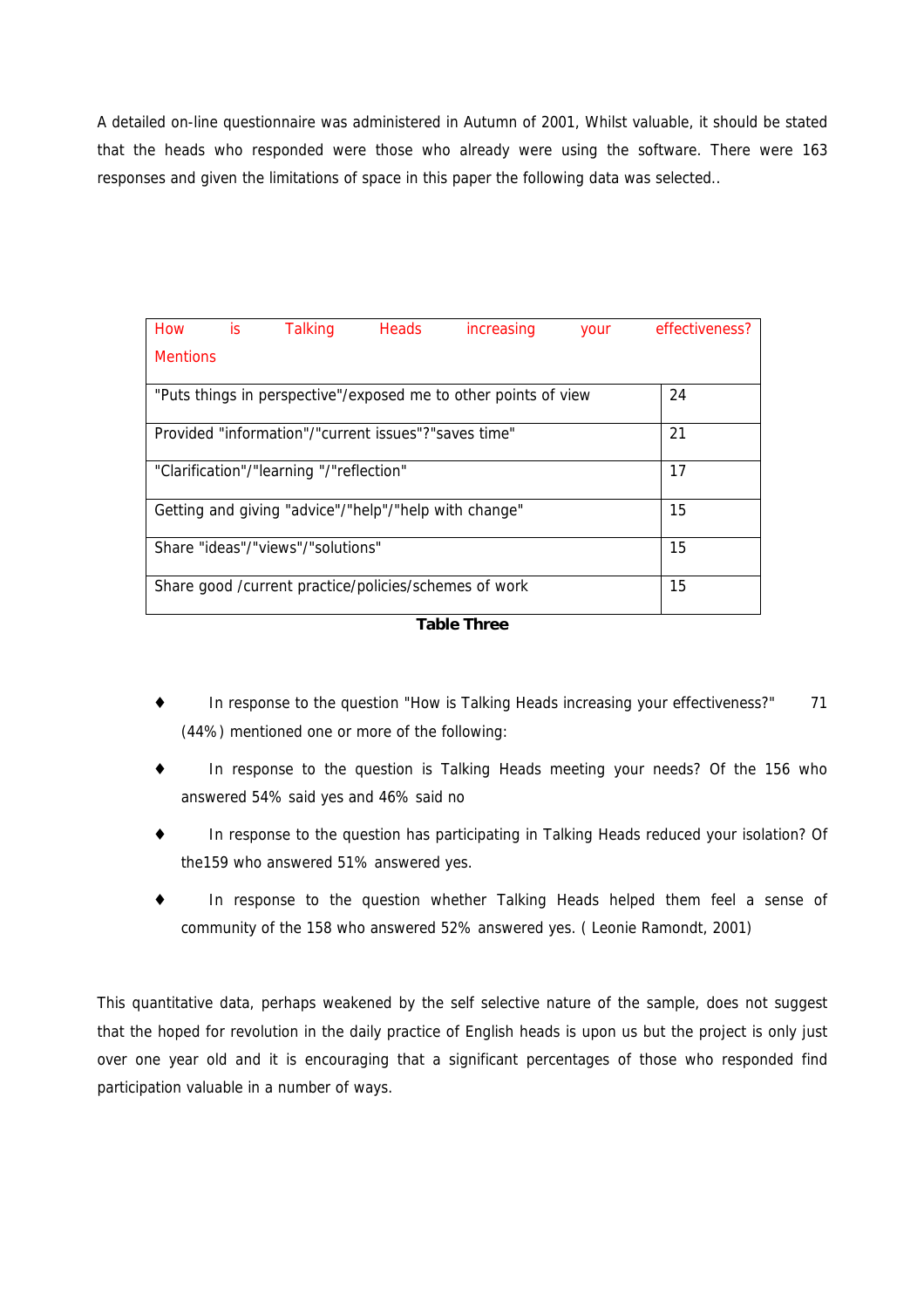However it is in qualitative data that we find the saplings of the hoped for revolution in heads' practice. These are a sample from the open ended sections of the questionnaire.

*"I am now an active advocate of computer use-in fact the change has been unbelievable to those who know me. Rather than avoiding computers if at all possible, I seek uses and particularly value the online support and advice of colleagues*

"*Communicating with others in dark moments."*

*"The knowledge that if you have a query or a problem, there are colleagues out there who have experience to share and who will offer advice - it feels less lonely." (anonymous Headteachers)*

Examples from the communities further make the point. Heads engaged in conversation and participated in a hotseat following the publication of the White paper, "Schools Achieving Success" which set out the Governments vision for the education service for the years ahead.

http://www.dfes.gov.uk/achievingsuccess/ The following extracts form the preparatory asynchronous conversation reveal debate, firmly held opinions but also reflection*.*

*"They keep telling us they trust us...why does it not feel that way?*

 *A passionate debate! I tend to agree with ... that much in the white paper is to be praised. I also note the tone is much more upbeat and positive about our profession.*

*It is always the case that change is not welcome when one is busy and close to overload but when one reflects on this paper it is one of the better ones.*

 *I too have concerns about faith, I have been a Buddhist for many years and I worry about closing down the options for pupils at an early age.* " (OCT 2002 Conversation on the white paper)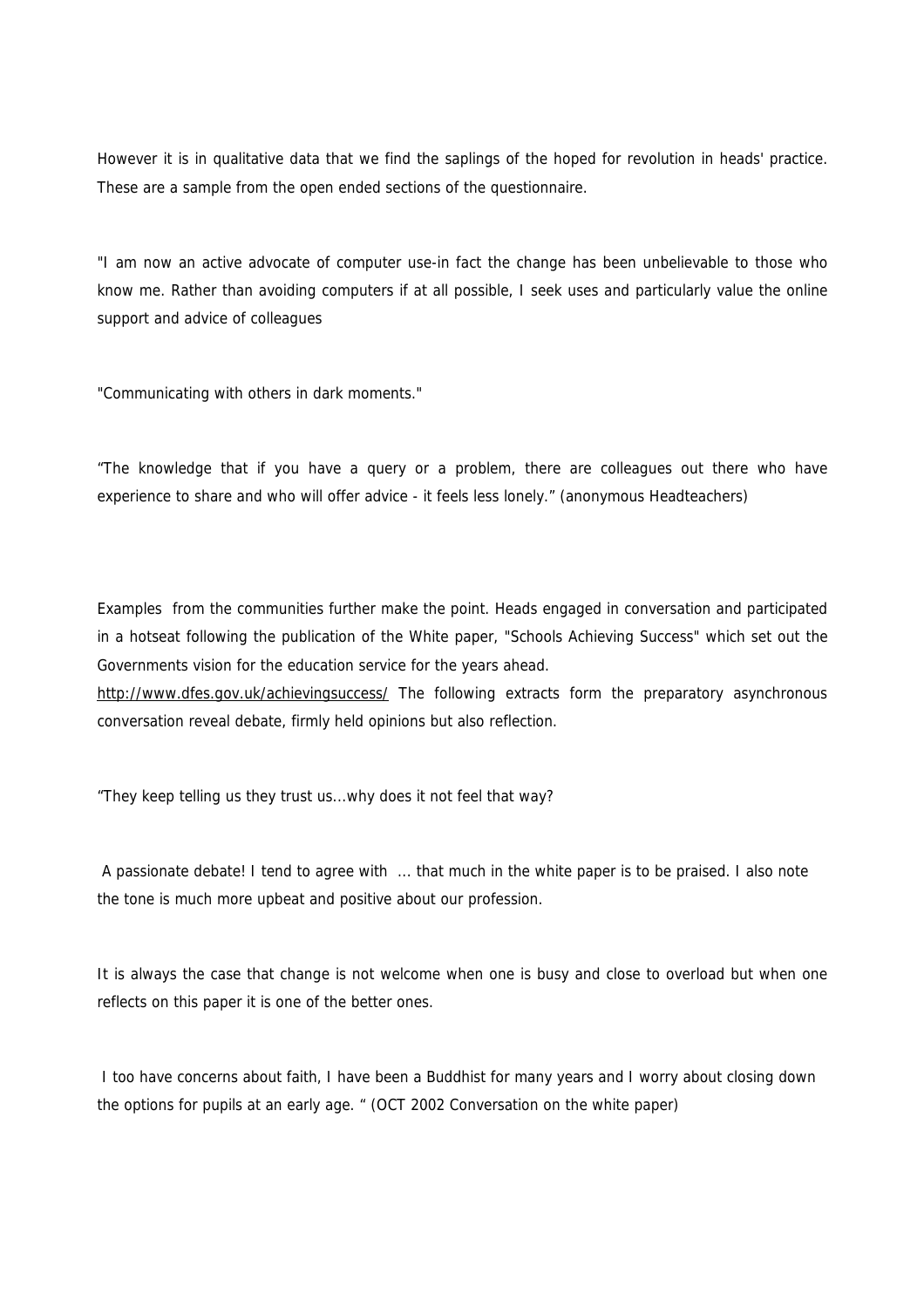When writing a summary article in Talking Heads about his hotseat the civil servant who had occupied it reflected: "*There is no doubt that this and other means of direct, informal communication give those implementing policy the chance to be in closer touch day to day with a greater number of interested parties than was ever possible before. I look forward to further discussions in the future."* (The White Paper Hotseat Talking Heads October 2001)

Exchanges and reflection of this quality indicate how democratising community exchanges can be. Obviously there was a strong element of trust between the parties. In the following example Kenny Frederick, a secondary head in the Isle of Dogs found herself in the middle of a major racial incident. It was reported in the 'Guardian'

#### http://education.guardian.co.uk/egweekly/story/0,5500,597445,00.html

Coincidentally Kenny was due to host a feature, "Fortnightly Matters" in the Community of Talking Heads at the time. She changed her topic to "Playground Incident-Racial Conflict" and began the item as follows:

*When the going gets tough - what do headteachers do? They ask other headteachers for advice! A playground incident has blown up into a major racial incident and I am facing the repercussions*.

Kenny went on to explain her predicament to seek advice and place a great degree of trust in her fellow heads. She also referred to a piece she had read earlier in Talking Heads.

*Pat Collarbone talks in her article on Talking Heads (19th October) about the Headteacher as the Lead Learner. She says "Leaders expect themselves and others to be uncertain, enquiring, prepared for surprise and joyful of complexity and the unknown". Normally, I would agree with this - it's just today that I wish I was not uncertain!*

Replies came in quickly and a sample are included here.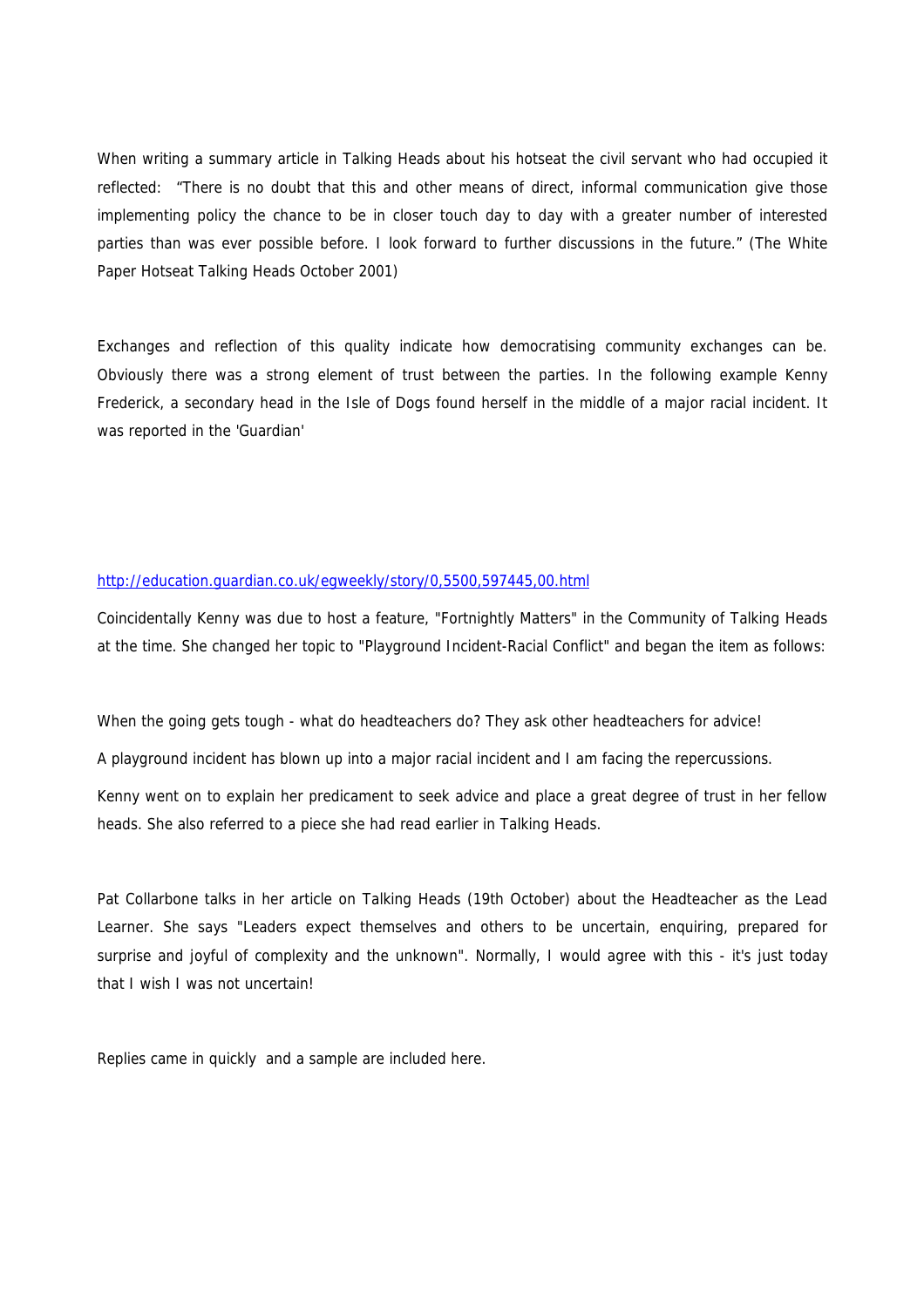*"I am the Head of a small school in Stoke and I identify wholeheartedly with the sentiments you express in your article. If only our job was simply about educating children! I have no words of wisdom, but so many of us share your despair, self doubts and hope that both ourselves and the situations surrounding us will get better. You seem to have tremendous resilience and I'm sure that will carry you through this as it has in the past* .

*I can empathise closely with the situation you describe and can only state that your approach is exactly right.*

*Kenny, Pleased you found time to write article - hope atmosphere in school improved. Share many of your concerns - in fact will reply at length with e-mail. Keep up the good work*

*I think that all you are doing is absolutely right, and agree that we must never doubt the value of continued efforts to counter racist attitudes within our schools.* (anonymous Headteachers)

*Things are changing in society slowly. Just look at what language was once acceptable on 1970's TV. Now it looks dated and offensive. We have to keep going. Change in society takes generations. Schools are a vital part of this. We can't change the world in 5 years!*

*(Fortnightly Matters, Talking Heads, November 2001)"*

At the end of "Fortnightly Matters" Kenny thanked her fellow heads for their support and provided a detailed update. In an email to her facilitator, months later, she wrote.

*I guess the value of the contributions and of the conversations is that it*

*tackles the issue of isolation - a problem shared is a problem halved! We*

*know there is no one answer to the problems we are experiencing. They are complex and are a result of a long history - we are trying to change a whole community in a short time*.

The above two examples have a national quality but Talking Heads is also of value to the head in dealing with the prosaic issues of professional life.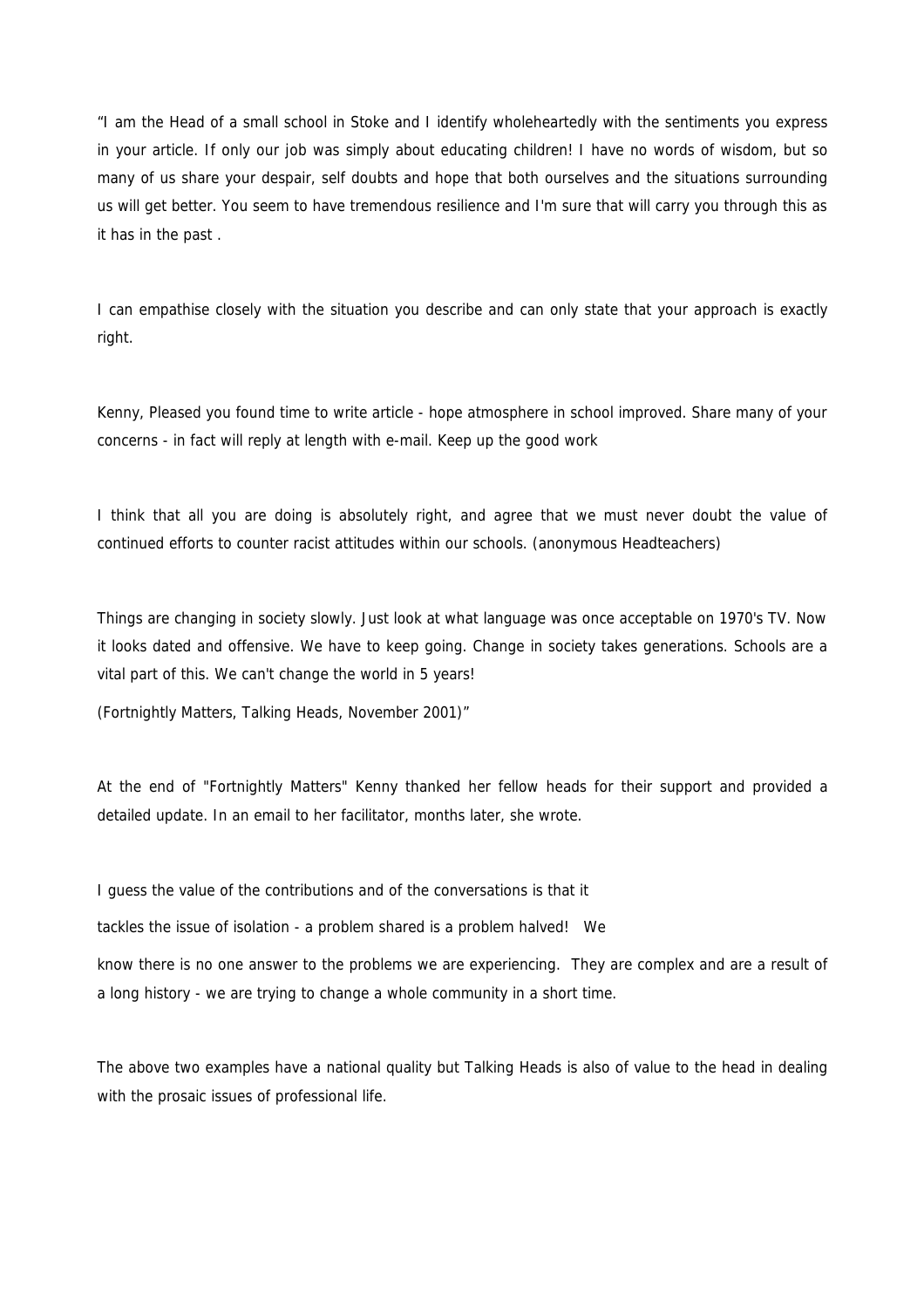This example is from the Birmingham Catholic Primary Partnership, a local working group. The Birmingham LEA was offering schools the chance to manage their own catering. This would involve hiring a catering manager, sourcing the ingredients and presenting the meals. Kevin Macken was undecided but having been involved in the online debate within the community made this contribution.

"Thanks for that Paul. You've just convinced me to let the LEA get on with it!! Your salaries are just as poor as mine and they, the LEA, are welcome to the management fee for managing it. The quality of our food is already good…'"

These three examples illustrate the potential of Talking Heads in transforming leadership in schools. Heads can feel both empowered and supported. Their experience and skills become a resource to be pooled and shared. Continuing professional development can mean much more than access to the latest theory, even if it is accessed online.

#### **Scotland, Wales and the ROI**

Following the success of the English pilot of Talking Heads both SEED (Scottish Executive Education Dept) and the Welsh Assembly showed an interest. With the latter moving faster than the former. Neither are considering a national college. Given that Wales and Scotland have their own legislative assemblies and their own education systems negotiations between themselves Oracle and Ultralab were delicate. Reflecting the closer political ties between the two countries Wales now operates under the auspices of the NCSL but for SEED this was not an option as the unique identity of the Scottish Education System had to be preserved and so it was felt they had to administer their own project. (interview with senior Scottish official)

The Scottish "Heads Together" is in its infancy but it differs from the English model. There will be approximately 600 heads in the pilot, all nominated by their Authorities. The main thrust of this initiative is to help overcome isolation in the Highlands and Islands but as yet neither Shetland nor the Western Isles have responded to the invitation. Is this indicative of the very isolation Talking Heads seeks to diminish?

(Personal Communication, Kevin Thompson, Scottish facilitator)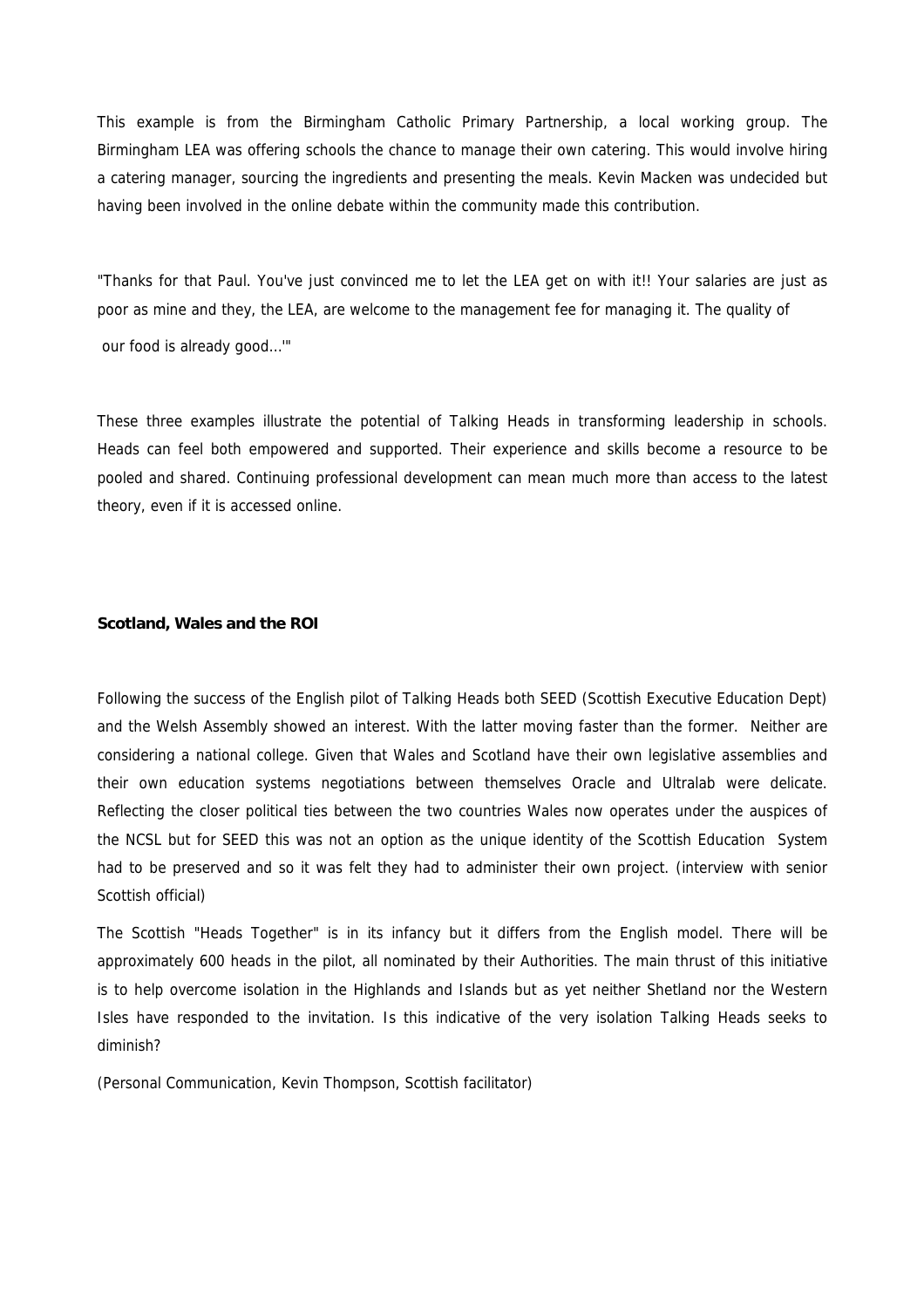Within Wales the Welsh Assembly first showed an interest in November 2000 and 15 months later , PEN-I-BEN (translated means ''head to head') was officially launched at the new headteachers' conference in Llandudno, on February  $1<sup>st</sup>$ , 2002. It has a clear purpose in supplementing the PHIB (Professional Headship Induction Programme). Within PHIB an experienced head mentors an inexperienced head but now with an on-line element. This has a more functional ring to it than that envisaged in the setting up of Talking Heads,

(Personal Communication, Geraint Lang, Welsh Facilitator)

Having looked at the experience of Talking Heads both the Welsh and the Scottish projects are keen on initial face to face training meetings.

Both the Welsh experience and the Scottish experience are relevant to the ROI since both involved negotiations with a different political entity, both have many isolated schools and both have language issues to resolve. Within Wales, although they have striven to make the communities bi-lingual the skins remain in English. One of the jobs of the facilitators is to translate the contributions in Welsh into English and vice versa. Although it is early days both the Scottish and Welsh models appear closer to "productivity" than "ceativity". (Heppell, 2000)

Within the ROI there has been no formal training or CPD of heads. This is about to change. This July a four person team consisting of two principles and two deputies, who have been seconded for a year to consider the future direction of school leadership in the ROI will deliver a report to be considered by the Department of Education. In a country with an East West population imbalance, many isolated rural schools and two languages Mitchel's view that rural telecommunications will deliver increasingly sophisticated educational and other vital services making, ", the old distinctions between city and countryside, and between center and periphery … fuzzier and fuzzier" (Mitchell, 2000) is relevant. Wales provides a model for incorporating two languages but the transformation that Talking Heads seeks in the CPD of school leaders, where the profession is the resource and experts are important but peripheral, could just be the start. Heppell foresees the new technologies, not only bringing hope to small rural schools but, *"It may just be that with the disadvantage of size solved by technology, the small rural school, heading for extinction a decade ago, now offers the blueprint of future learning organisations and institutions."* (Heppell, 1996)

In the future large schools and institutions may no longer own learning (Heppell,1996) and the economic core periphery model (Waugh, 1990) may no longer be relevant. In education in the ROI realising the vision of Talking Heads, by linking all schools and their leaders in a community that is independent of distance and time could be the first step in transforming not only school leadership but also the geography of rural Ireland.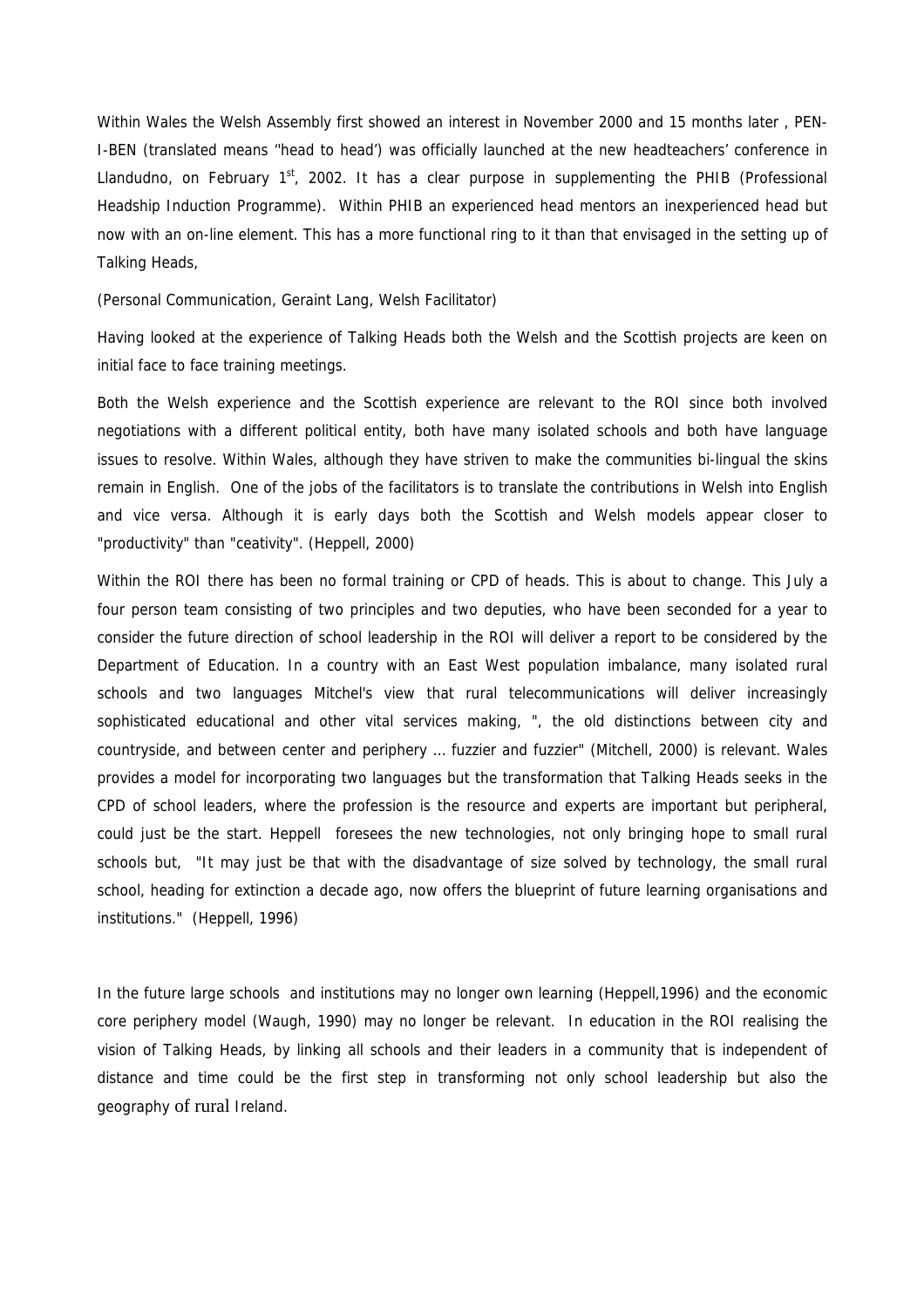#### **Conclusion**

The evidence presented shows a healthy hit rate and hundreds of contributions in one month. It shows good quality engagement but as yet it is too early to say if the vision of a network of on-line communities linking all the heads in England will be realised. However heads are supporting heads and engaging in meaningful debate with the decision makers. Already Scotland and Wales have adapted their own versions and given the educational geography of the ROI it may benefit from examining what has already been achieved by its neighbours.

# **References**

- 1. Collarbone (2000) Introductory article for a TH Hotseat in DfEE in Dialogue, a closed community in Think.com
- 2. DfEE (1999) *National College of School Leadership A Prospectus*
- 3. De Gues, A. (1997) *TheLiving Company* Cambridge: Harvard Business School Press, P10
- 4. Fullan,*M. (1993) Change Forces:Probing The Depths Of Educational Reform.* London , Falmer Press,, pp21-22
- 5. Fullan, M, (1999) *Change Forces:The Sequel*. London:Falmer Press, p12
- 6. Gattiker, U.E. (2001) *The Internet As A Diverse Community*. New Jersey: LEA. p14, p182
- 7. Heppell, S. (2000) *Computers, Creativity, Curriculum and Children*. TES Jan 2000

8. Heppell, S. (1996) *Rural Schools in Scotlamd* available at

http://www.ultralab.ac.uk/papers/times\_ed.\_articles/rural\_schools\_in\_scotland/

- 9. Kim, A.J. (2000) *Community Building on the Web.* Berkeley: Peachpit Press. Pp x-xv Pp 8-9
- 10. Mitchel, W.J. (2000) *e-tophia.* Masseahusetts: MIT pp 4-24, pp148-149
- 11. Rheingold, H. (1994) *The Virtual Community*. London: Minerva, pp4-5

12. Rheingold,H.(2002) The Art of Hosting Good Conversations Online available at http://www.rheingold.com/texts/artonlinehost.html

13. Schuman, S.P. (2002) *A Superlative Task*, IAF, Special Issue on Group

Developments available at http://www.iaf-world.org/issue3front.htm#Issue1

14. Waugh, D. (190) *Geography An integrated Approach.* London: Nelson, pp 520-522